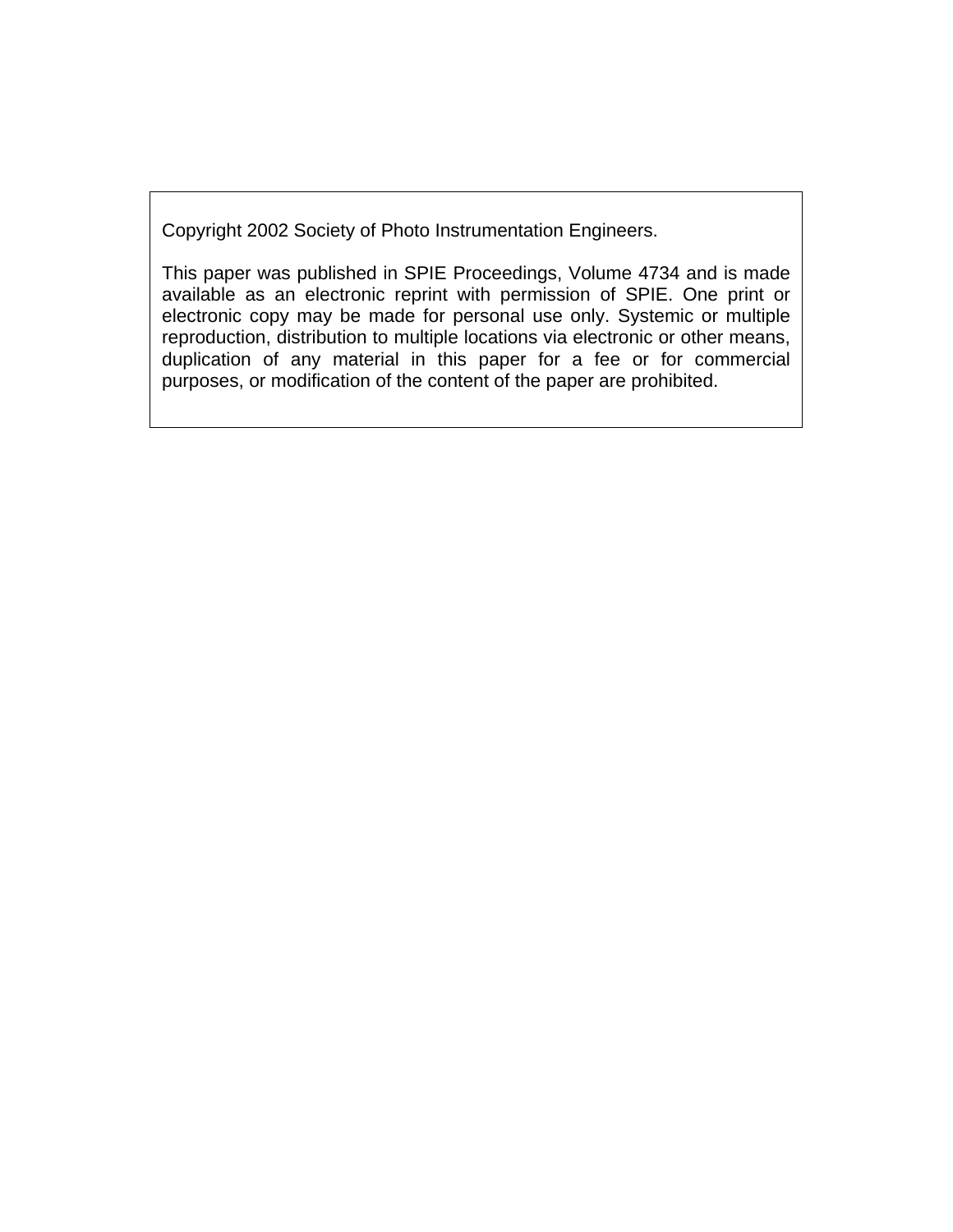## **Advances in liquid crystal spatial light modulators**

Kipp Bauchert, Steve Serati and Alex Furman Boulder Nonlinear Systems, Inc. 450 Courtney Way, #107 Lafeyette, Colorado 80026

### **ABSTRACT**

Recent advances in our high-speed analog liquid crystal spatial light modulators (SLMs) will be presented. These advancements include higher pixel density, smaller pixel pitch, greatly improved optical efficiency, and higher speed operation. The new VLSI SLMs can utilize ferroelectric liquid crystal (FLC) or nematic liquid crystal (NLC) to achieve phase-only, amplitude-only and phase-amplitude-coupled modulation. These devices have applications in optical processing, optical storage, holographic display and beamsteering. Design criteria and experimental data will be presented.

Keywords: spatial light modulator, optical correlator, optical processing, beamsteering, liquid crystal

### **1. INTRODUCTION**

Analog modulation provides precise control of an optical wave front when combined with high-resolution addressing structures. This continuous control is beneficial for correcting propagation distortion, steering a beam or beams, or encoding information. There exists a variety of spatial light modulators such as liquid crystal on silicon (LCoS), multiple quantum well (MQW), micro-electromechanical systems (MEMS), etc. One advantage that LCoS SLMs have over the other types of spatial light modulators is that the modulation curve is a function of the LC modulator and is not specific to the addressing structure. This flexibility allows a diverse set of modulators to be fabricated. Analog LC modulators capable of amplitude, bi-polar amplitude, phase-only, full complex and coupled amplitude and phase have all been demonstrated using a common VLSI backplane.

The desired modulation curve is generally application specific. If one needs to maintain signal level through the modulation process, the most efficient method is pure phase modulation, since it modulates the wavefront without reducing the signal amplitude. As a correlation-plane filter, a phase-only SLM with a modulation depth of  $2\pi$  allows the phase of any input pattern to be correctly conjugated. Also, seamless  $(\text{modulo-}2\pi)$  phase modulation permits large phase shifts to be correctly represented by a combination of pixelsfor phased-array beamsteering<sup>1</sup> and adaptive optics.<sup>2</sup> For encoding information suitable for direct detection, amplitude modulation is normally used. Bi-polar amplitude modulation optically represents data as positive and negative values (from 1 to -1 along one axis). This type of modulator is useful for performing mathematical operations such as differentiation.<sup>[3](#page-9-0)</sup> The bi-polar amplitude modulator used as a correlation-plane filter allows the phase and amplitude of symmetric patterns to be accurately analyzed. By optically combining pixels of the bi-polar modulator (with separate pixels representing the real and imaginary axes), full complex-unit-circle coverage is realized at the expense of reducing the space bandwidth product by a factor of four (i.e. bi-polar  $512x512$  converts to full-complex  $256x256$ ).<sup>4,5</sup> This combination at the correlation plane allows the phase and amplitude of any filter pattern to be correctly represented by the SLM. Coupled amplitude and phase modulators generate complex modulation at each pixel, but the LC operating curve only provides partial coverage of the complex unit circle.<sup>6</sup>

Ferroelectric liquid crystals (FLC) are normally used as amplitude modulators, since the electro-optical effect is similar to a rotating waveplate. It is commonly believed that FLC modulators are binary (have only two states), but the binary FLC modulator is a specific LC modulator developed primarily for videorate display applications. In displays that use binary FLC modulators, the gray-scale image is generated using time-averaging which requires hundreds of frame periods to produce 8-bits of gray level. To improve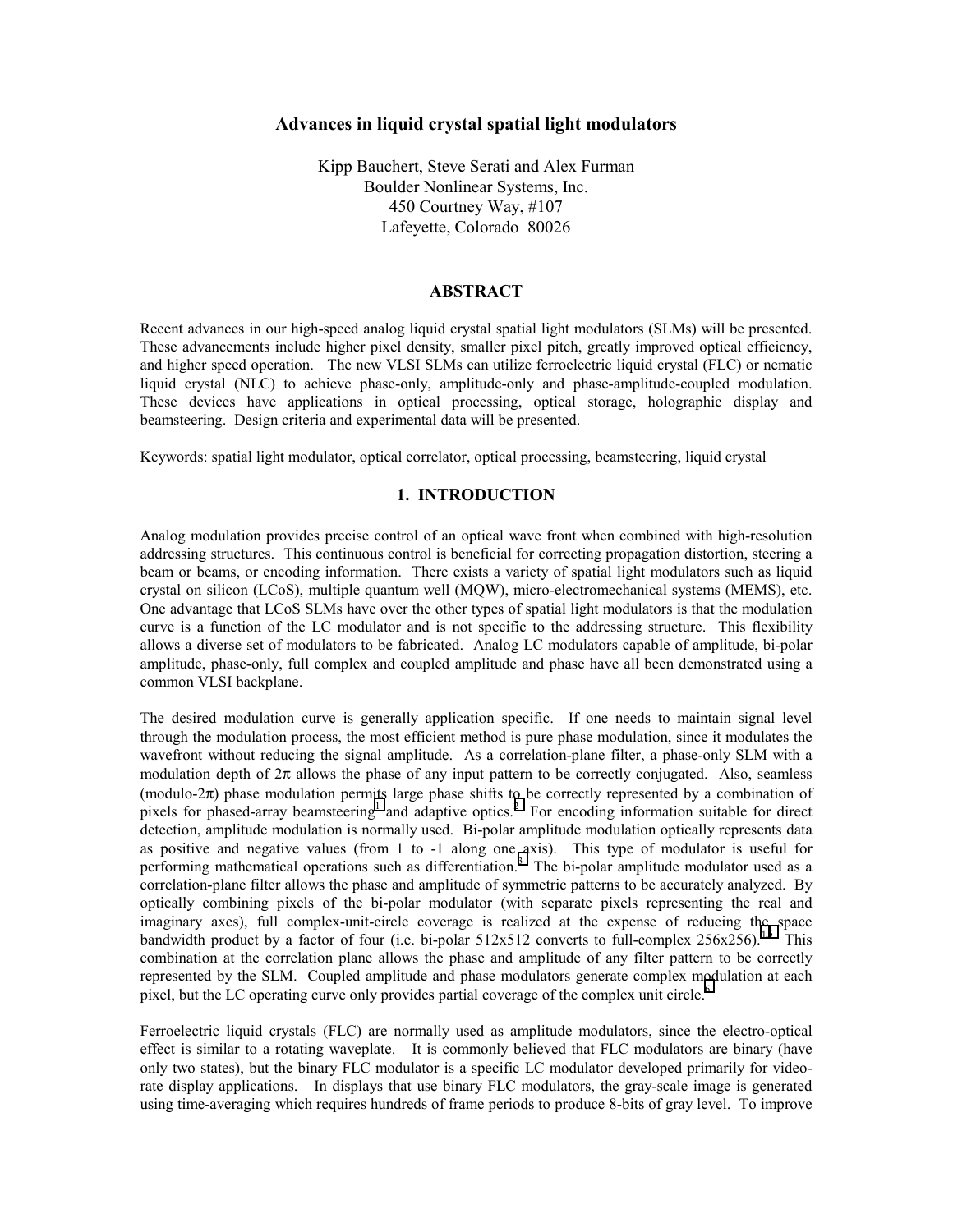on this digital-to-optical conversion (DOC) rate for information processing applications, analog FLC modulators are used to form full gray-scale images in one load cycle, where the response time of the analog modulator is equivalent to that of the binary modulator. The grayscale image is converted to a bi-polar (real axis) image simply by rotating the light's polarization with respect to the optic axis of the FLC modulator. FLC modulators are touted as being orders of magnitude faster than NLC's.<sup>[7](#page-9-0)</sup> Actually, this claim is only valid if the comparison involves LC modulators driven by low-voltage signals. If voltage level is not limited, then a variety of NLC modulators exist which have rise and fall times that rival the FLC modulators.<sup>[8](#page-9-0)</sup> The higher-voltage drive signals required for the sub-millisecond NLC modulators are more difficult to produce on high-resolution backplanes. On the other hand, it is easier to fabricate analog phase modulators using NLC materials, since parallel-aligned nematics act as variable retarders instead of rotating waveplates.

The ability to select an operating curve by only changing the LC modulator material or its alignment in order to meet the requirements of a particular application makes the basic LCoS SLM system more universal. Inexpensive custom production is important since most applications have a small number of customers. If the technology is adaptable, then the customer base is expandable by providing semi-custom systems for a wide range of applications. In addition to selecting the operating curve, it is possible to engineer the LC modulator to achieve other performance characteristics such as polarization-independent phase modulation<sup>[9](#page-9-0)</sup> or non-dispersive phase modulation.<sup>10</sup> Since a common backplane is used for the different SLM products, volume production for this component is more appropriate. Volume manufacturing is achieved using the production line of a VLSI foundry to fabricate the silicon backplanes. This allows inexpensive copies to be produced. Therefore, the LCoS approach allows inexpensive backplane fabrication and custom assembly to be combined in meeting the needs of various SLM users. Unfortunately, the VLSI backplanes do impose some limitations and thereby restrict the LC modulator possibilities. This paper will discuss these limitations and describe some of the new LCoS SLMs being developed working within current limitations.



## **2. DESIGN & OPERATION OF LCOS SLMS**

### Plan View

#### **Figure 1: Basic configuration for LCoS SLM.**

As shown in Figure 1, the SLM optical head consists of a layer of liquid crystal sandwiched between a cover glass and a VLSI backplane in a PGA (pin grid array) package. The VLSI backplane receives analog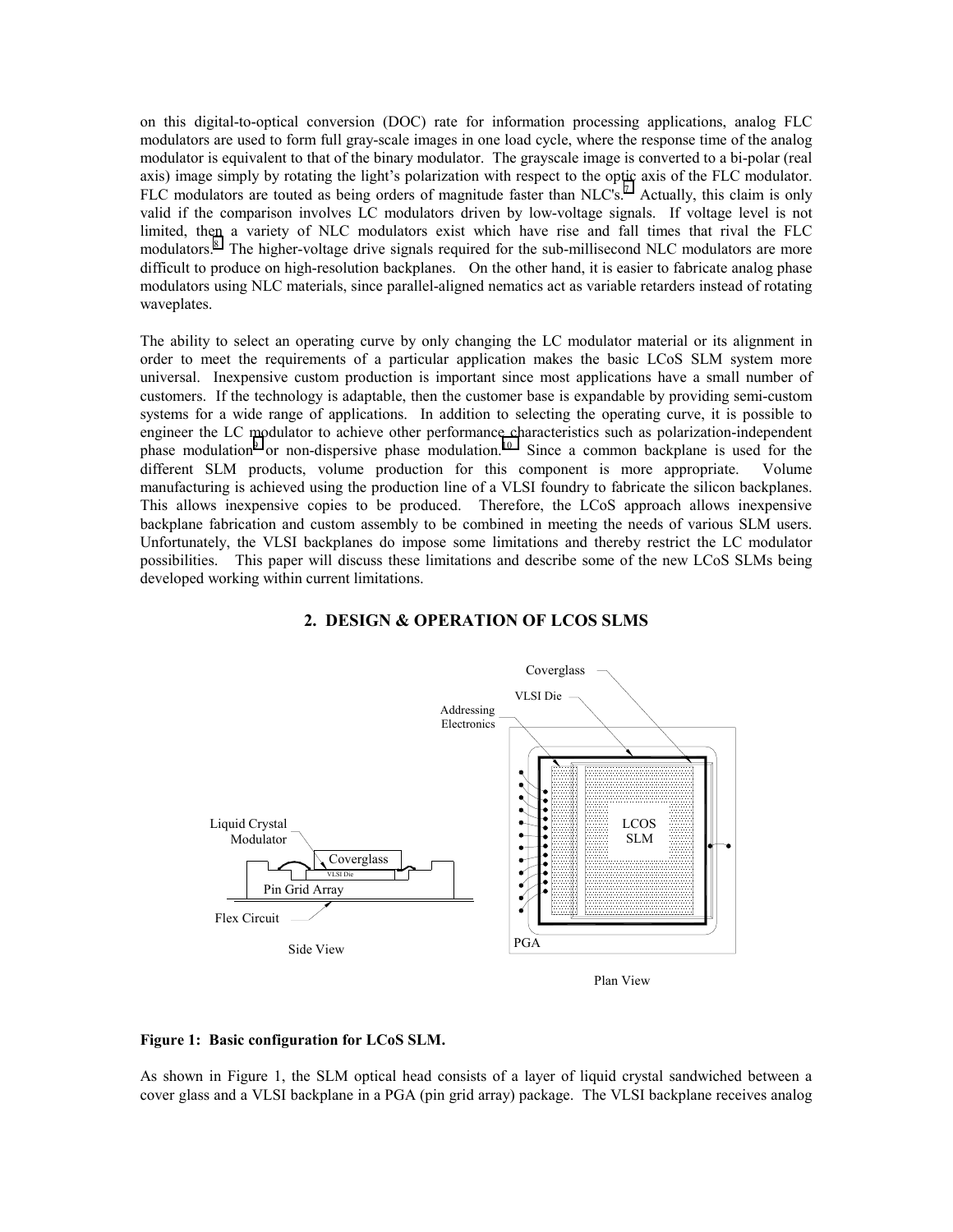voltage signals through a limited number of input lines and routes the signals to the appropriate phase shifter element using a multiplexer arrangement (refer to Figure 2). Each array element has a storage capacitor for holding the analog voltage level on the LC addressing electrode as the other array elements are loaded or refreshed with data. Therefore, the voltage across the LC layer remains constant until new data is loaded into the array. The load rate for the whole array is faster than the response of the LC producing a static pattern across the device. With this type of operation, data is quickly loaded into the array with a minimum number of electrical interconnects to the SLM.



**Figure 2: Block diagram of LCoS SLM addressing circuits.** 

As mentioned above, the addressing structure is fabricated through commercial VLSI foundries. Most semiconductor foundries are moving to smaller geometry processes (i.e. higher resolution lithography). The smaller geometries allow greater circuit integration and provide faster circuitry with less power consumption. Today, semiconductor foundries commercially offer process sizes ranging from a few microns to a couple tenths of a micron. As the process size decreases, smoother (shinier) metals are used and layer thicknesses are made more uniform by planarization techniques such as chemical-mechanical polishing (CMP). These process changes are meant to improve electrical yield, but they greatly contribute to the optical quality of the silicon backplane by eliminating topography that scatters light. Therefore, the general trend in semiconductor fabrication offers significant advantages for producing LCoS SLMs, but it is not all beneficial. Higher resolution lithography allows the electrode pitch to be reduced at the cost of reduced operating voltage.

For high-resolution backplanes, the spacing requires sub-micron foundry processes with design rules that allow the addressing circuits to be as tightly packed as the electrode structure. It is these spatial requirements that limit the operating voltage at the pixel. In the minimum one-gate-per-pixel design as shown in Figure 2, the actual drive voltage at the pixel is limited due to the body effect of the pass gates to some voltage less than the supply voltage. As the geometry of the pass gate decreases, the body effect increases which further reduces the voltage available at the pixel. Therefore, a small-geometry process may operate at supply voltages that rival larger-geometry processes, but these processes when used at their finest resolution detrimentally impact the drive capability of the device.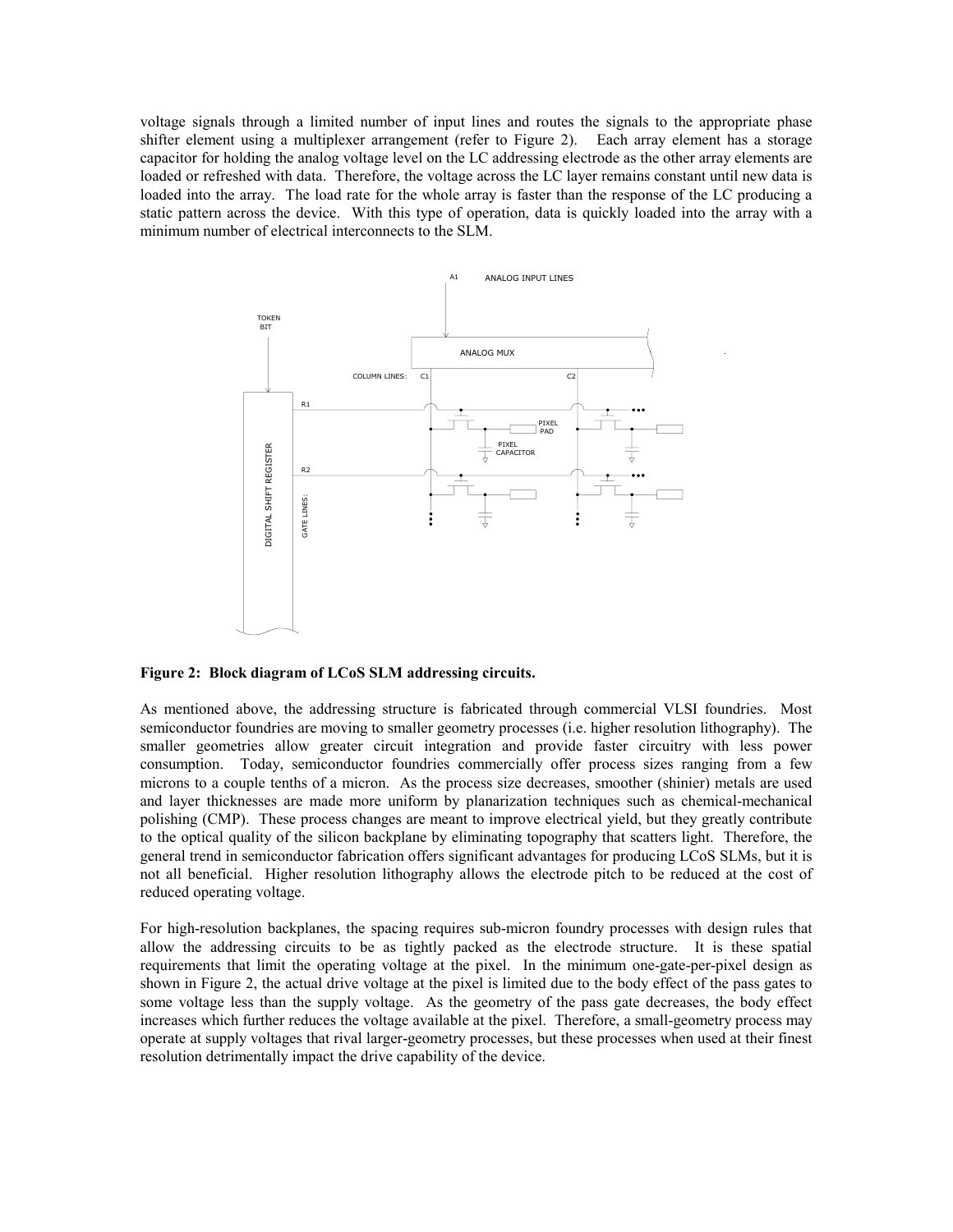Voltage provides the field that switches the LC modulator. The amount of voltage needed for a particular LC modulator is a function of the LC material, cell thickness and LC alignment. It is possible to vary some of the LC parameters to achieve lower voltage operation, but there is always a performance price to pay. This price may come in the form of weaker alignments which affect contrast or response, or thicker cells which slow response, increase angle dependency and add to pixel-to-pixel cross talk. For example, the voltage needed to switch NLC molecules at the center of a cell is considerably less than the voltage needed to switch molecules near the cell's alignment layer which are strongly affected by surface forces. Therefore, it takes less voltage to get an equivalent change in retardance from a thick parallel-aligned cell than from a thin cell.

With higher-resolution backplanes, the smaller pixel area reduces the capacitance at each pixel. Capacitance is needed to store charge which represents the analog data at the pixel and provides the field amplitude for controlling the LC modulator. Unfortunately, the field at the pixel is depleted as the FLC modulator switches since the polar molecules of the FLC neutralize the charge stored at the pixel. A smaller capacitance causes the field to be neutralized faster, reducing the switching capability of the pixel.

To mitigate some of these restrictions, new high-voltage VLSI foundry processes are being explored. With a high-voltage backplane, it is possible to have an addressing structure for driving high-speed NLC (submillisecond phase-only) and FLC (2 KHz to 4 KHz grayscale) modulators. To address these different LC modulators, data is continuously loaded at a high data rate. The update rate is several thousand frames per second, which is achieved using high-speed drivers and parallel addressing techniques. This addressing technique for analog LCOS devices has been used by Boulder Nonlinear Systems (BNS) for several years and has been found to have several benefits. First, a fast update rate refreshes the charge stored at each pixel before it bleeds off. Since the field created by the charge switches the LC, a fast refresh cycle keeps the image from fading. With this capability, a strong field is maintained across the LC. A second benefit is that this technique reduces cross talk between pixels, since the active drivers are connected to a specific row and column line for a time period that is shorter than the response time of the LC. Therefore, the drive signal is confined to a single pixel, since it is the charge captured by the pixel capacitor and not the transient signal addressing the pixel that switches the LC. A third benefit is that this type of addressing scheme allows us to produce a variety of drive signals, thus giving us the capability to drive any type of LC modulator.

In addition to higher voltage, the other issues being addressed are modulator efficiency and optical quality of the backplane. Highly-efficient, optical quality modulators are possible if the VLSI addressing structure maximizes pixel fill factor and minimizes pixel topography. Our approach for achieving this type of performance is to use VLSI processes where sub-micron lithography, chemical-mechanical polishing (CMP) and shiny metal are available. With these types of process steps, the pixels are highly reflective (85%), have a large fill factor (80% to 90%) and are flat (planarized).

### **3. NEW SLM DEVELOPMENTS**

### **Sub-millisecond Phase-only Operation**

Most commonly used nematic liquid crystals exhibit a positive dielectric anisotropy. This means that they can be rapidly driven from an optically thick state to an optically thin state as the dipole moment couples to an applied field. However, for conventional materials, going from an optically thin state to an optically thick state requires time for the molecules to relax to the next voltage state,  $V_b$ . The time constant for relaxation,  $\tau_{relax}$  is<sup>8</sup>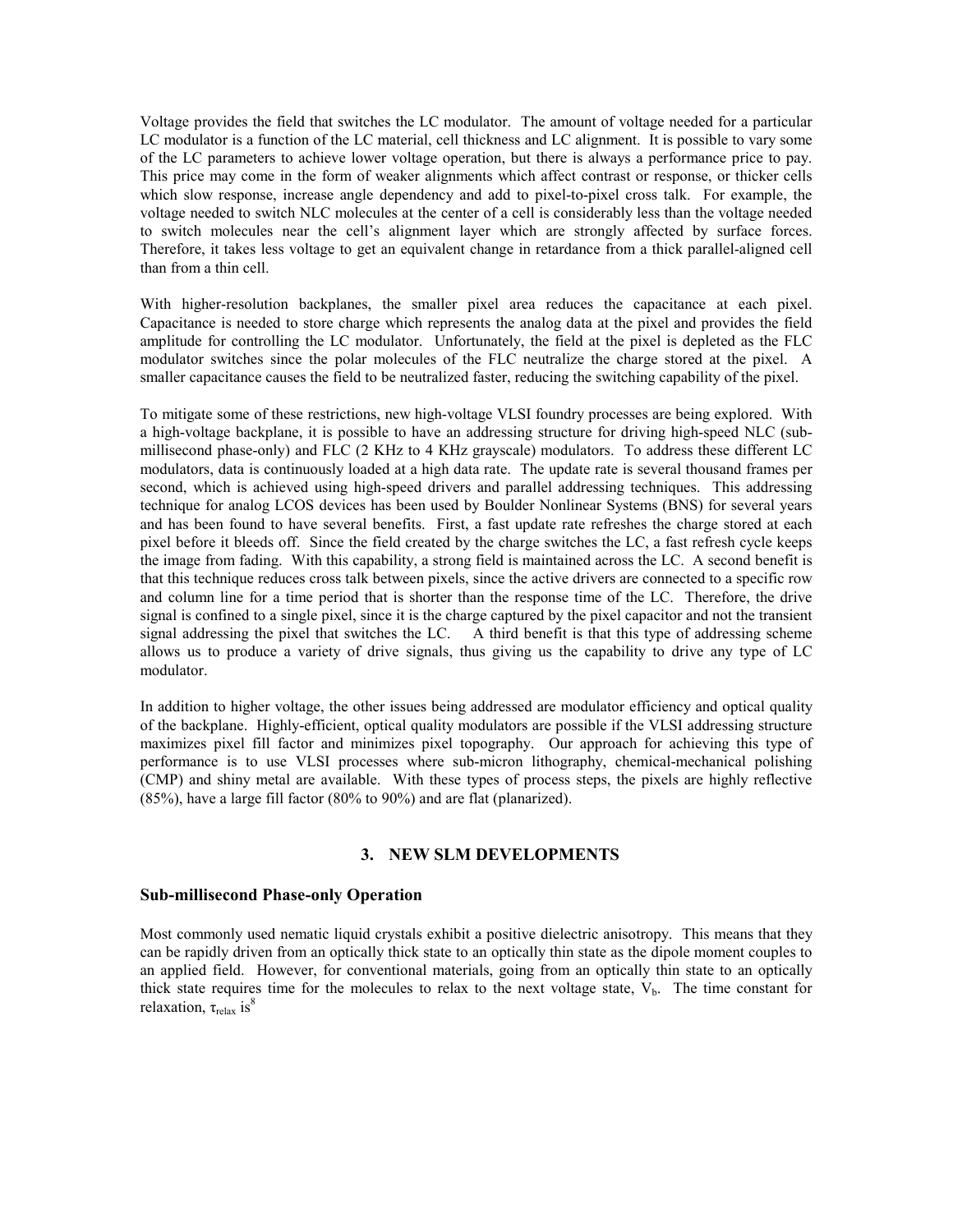$$
\tau_{relax} = \frac{\gamma_1 t^2}{k_{11} \pi^2} \frac{1}{\left| \left( \frac{V_b}{V_{th}} \right)^2 - 1 \right|} \,, \tag{1}
$$

where  $\gamma_1$  is the material viscosity,  $k_{11}$  is an elastic constant that establishes the restoring force, and *t* is the cell thickness. Equation 1 shows that fast relaxation requires operation at voltage levels that are large compared to the threshold voltage  $(V<sub>th</sub>)$  of the material. The higher voltage operation in this case makes use of the tightly bound molecules near the surface of the cell.

Instead of relying on relaxation, it is possible to drive the molecules into a high-retardance state if the dielectric anisotropy of the nematic LC changes sign (i.e. ε-perpendicular becomes greater than ε-parallel). The value of  $\varepsilon$ -parallel is frequency dependent where as  $\varepsilon$ -perpendicular is not. Therefore, the sign of the dielectric anisotropy is frequency dependent and it changes sign at relatively low frequencies in certain types of materials. These materials are called dual frequency materials. An investigation of some of these materials indicates that sub-millisecond response times for a modulation depth of  $2\pi$  are possible if large drive voltages are used (±12 volts peak-to-peak produces a 0.16 millisecond response as shown in Figure 3). This type of modulator also requires an addressing technique that provides a high frequency excitation (about 40 kHz) to produce the sign-changing drive signal. Fortunately, the high frequency signal is only needed to reset the LC modulator before a new pattern is written to the array. By applying a high-frequency drive signal to the common coverglass electrode, the LC modulator is quickly reset to its high birefringence state, allowing new data written to the VLSI backplane to be displayed within a millisecond if the VLSI backplane has sufficient voltage.



**Figure 3: Oscilloscope outputs showing the drive signal (Ch1 - bottom trace) and the corresponding optical response (Ch2 - top trace) of a dual-frequency LC modulator. The on-to-off transition represents a** π **phase change for the transmissive cell, which is a 2**π **phase change in reflection.** 

To drive the dual-frequency liquid crystal materials with a high-resolution backplane, higher voltage levels than the standard 3.3 - 5 volt capability available from most sub-micron semiconductor processes are required. Fortunately, a few foundries are developing higher voltage processes. There are now 12 to 40 volt processes using sub-micron lithography. However, the gate sizes required by these processes limit the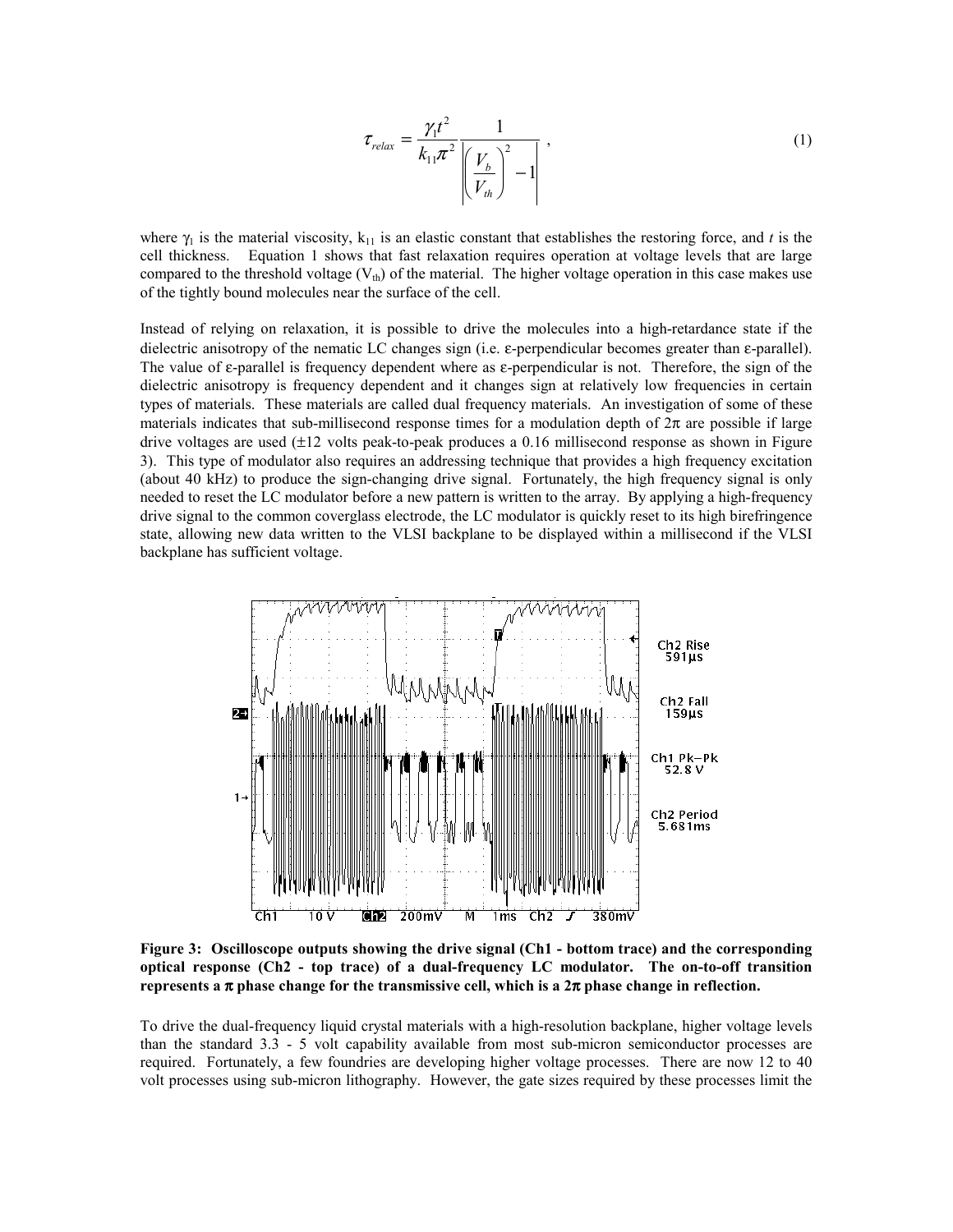spatial resolution of the backplane. Therefore, a voltage-versus-resolution tradeoff still must be addressed in the backplane design.

Recently, the design of a high-voltage analog 256x256 backplane has been submitted to a foundry for fabrication. The chip was designed for a 0.5-µm foundry process that uses CMP and shiny metal  $(~85\%$ reflectivity). The device will have a pixel pitch of 24-µm with a flat fill factor of approximately 90%. The device will provide 12 to 14 volts at the pixel. The load period for one frame of data will be 115 us. This load period is sufficient for sub-millisecond operation with a nematic dual-frequency modulator, but it is not sufficient for FLC modulators operating at over 2 KHz.

# **Two to Four Kilohertz Real-Axis (Bi-polar Amplitude) Operation**

A 512x512 analog FLC SLM operating at 2 KHz has been demonstrated recently (refer to Figure 4). The effective digital-to-optical (DOC) rate for this device is 4.19 Gigabits/second. To increase the frame rate further, faster FLC modulators and faster load rates are needed. With analog FLC modulators, several load cycles are needed for each frame of data. In general, two to three load cycles are needed to write the image due to charge depletion, and another two or three are needed for DC balancing the modulator. Therefore, the load period for the array needs to be less than a 100 µs for operation above 2 KHz. In addition to fast load cycles, the backplane needs to supply sufficient voltage. In a study of various FLC material, image generation out to 4 KHz required drive signals of approximately 6 volts or more.



## **Figure 4: Analog 512x512 operating at 2 KHz. The image is captured by illuminating the SLM with a 250** µ**s laser pulse to capture only the true image.**

To achieve the load rates and voltage levels required for 4 KHz operation, a new silicon chip for an analog 256x256 SLM has been designed and submitted to the foundry for production. The chip was designed for a 0.5-µm process with a pixel pitch of 18-µm and a pixel size of 16.8-µm square. Therefore the area fill factor will be 87%. The backplane will provide 6 to 8 volts at the pixel and will load the full array in approximately 41 µs.

The high frame rate SLM will be mounted on a flexible circuit that will be used to interface the SLM chip to the drive electronics. This design represents a new approach for BNS, since the plan is to wirebond the chip directly to the flex cable. A layout of the flex cable can be seen in Figure 5. Note that the cable is not drawn to scale. It will be approximately 168-mm in length and the width at the SLM chip end is approximately 12-mm. The large rectangle on the right depicts the location of the SLM chip. The left edge of the drawing shows the connector that will interface to our existing drive electronics.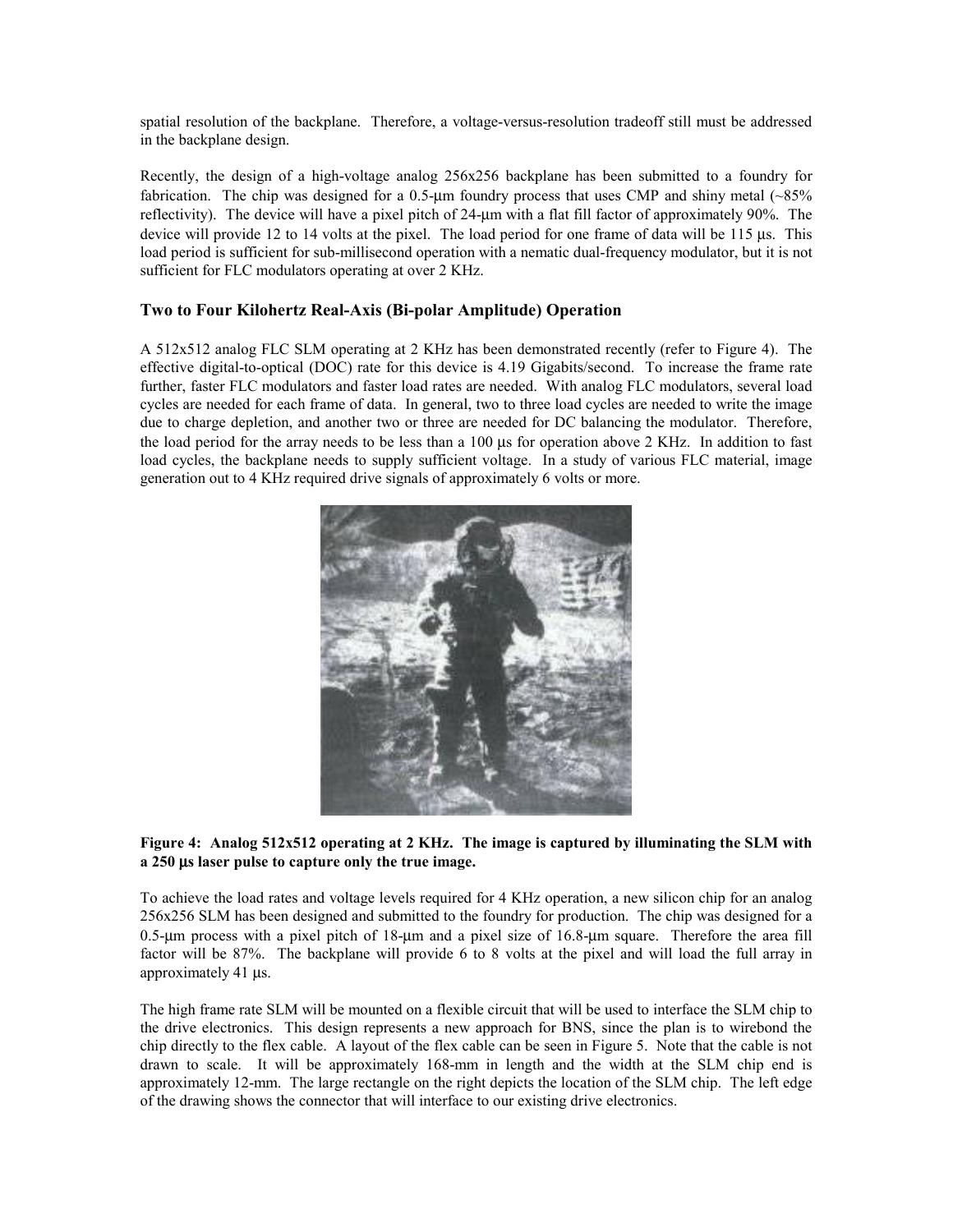In the past, the SLM chips have been bonded into a ceramic pin grid array (PGA) package (as shown in Figure 1). The use of the PGA package results in an assembly that is much larger than the SLM chip itself. This is caused by the need to use a large PGA package in order to obtain the large number of data lines required for a high-speed SLM chip. Bonding the chip directly to the flex cable allows the flex cable to be only slightly larger than the SLM chip itself. This will give the end user the ability to design a much smaller optical head.



**Figure 5: Layout of a flex cable for a fast-frame-rate 256x256 SLM.** 

The array size of the 256 x256 SLM allows the frame to be loaded with 32 input lines at the 41 µs rate. At 4 KHz, the analog 256 x 256 has the same DOC rate as a 512 x512 operating at 1 KHz. To improve the DOC rate, it is possible to increase resolution to 512 x 512 and maintain the same load rates by increasing the number of inputs to the chip. However, this method results in a large device, since a relatively high voltage level is needed to drive the modulator. Another method is to increase the device resolution to 1K x 1K and operate at a 1000 Hz. This reduces the voltage level needed for the modulator making smaller (higher resolution) devices possible.

## **Higher Resolution Devices (7-micron 512x512 and 5-micron 1Kx1K)**

A 7-micron 512 x 512 SLM has recently been demonstrated (refer to Figure 6). The backplane for this device was fabricated using a 0.35  $\mu$ m, 5-volt foundry process with CMP and shiny metal (~85%) reflectivity). The device has a flat fill factor of approximately 84% and provides 3.2 to 3.7 volts (depending on supply voltage) at the pixel. The load period for one frame of data is 164 µs. The pixel voltage and load rate restrict its operating speed to approximately 1 KHz. However, the small pixel pitch is very beneficial for reducing the size of an optical processor. With the 7-micron pixel pitch, the optical path length for a 4- F correlator is approximately 152 mm at an operating wavelength of 800 nm, if the detection plane camera has a 10-micron pixel pitch.

The amount of computing power versus the size and weight of the processor is a very important trade space for certain applications such as target tracking from missile and space-based platforms. Because of this, the improvement in DOC rates by increasing pixel density instead of increasing frame rate is being pursued, also. The next step is to develop a  $1K \times 1K$  device with a 5-micron pixel. Unfortunately, the smaller pixel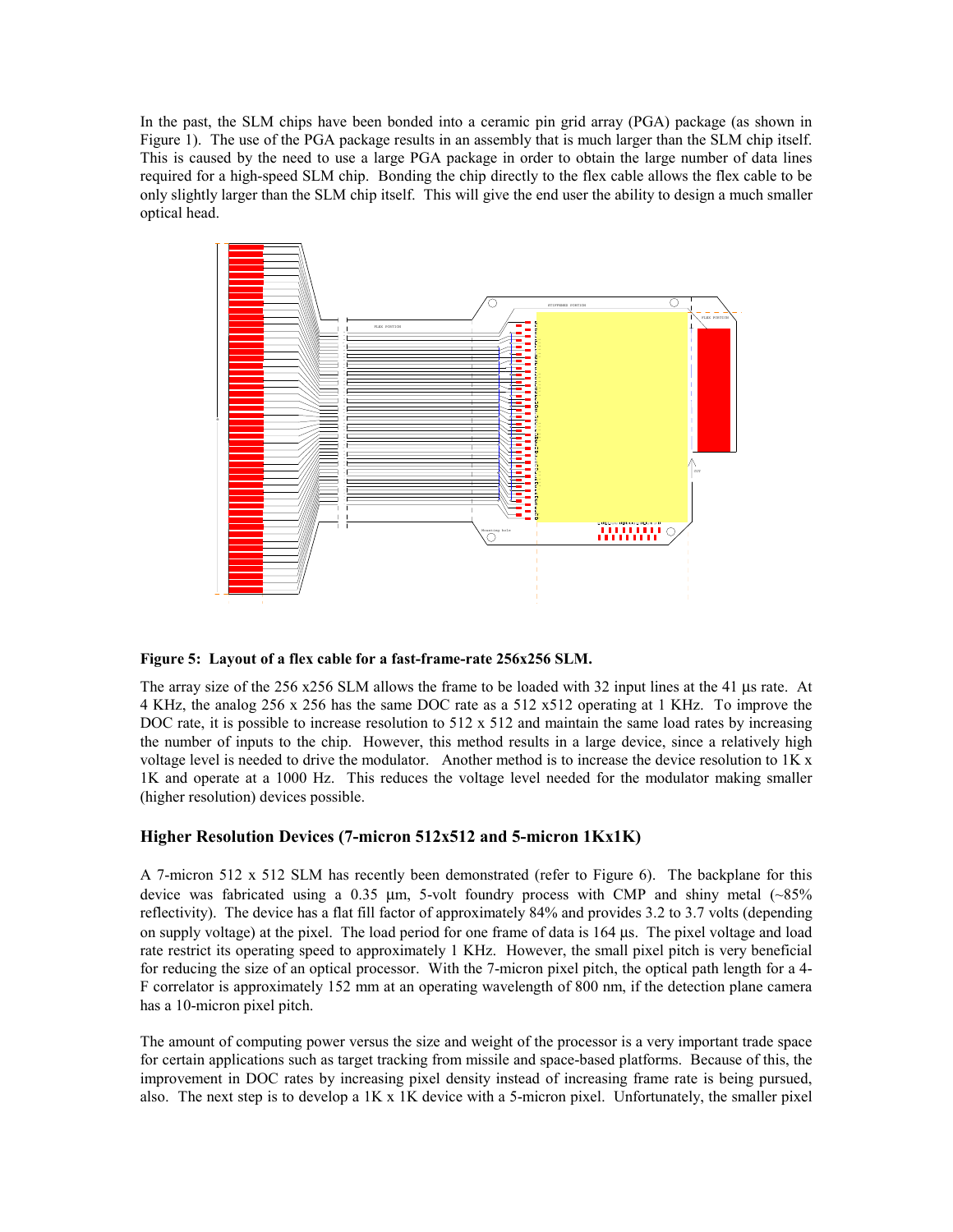further restricts voltage and reduces capacitance. As discussed above, these reductions detrimentally affect FLC modulation. Therefore BNS is testing a new modulation technique which will offset these effects. This technique uses an analog FLC modulator which allows the coverglass voltage to be flipped, doubling the effective pixel voltage.



#### **Figure 6: Image from 7-micron 512 x512 operating at 1 KHz.**

Coverglass flipping has, in the past, not worked with analog FLC modulators for two reasons. First, FLC modulators need fields of both polarities to utilize the FLC's full modulation, speed and accuracy. With a coverglass-flipping FLC modulator, only one polarity is available to drive the molecules for any one image, and therefore the benefits of flipping coverglass are nullified. The second problem is that coverglassflipping schemes have historically produced a modulation gradient across the SLM. This is a result of a decrease in LC settling time for the pixels addressed immediately before the coverglass is flipped. The hardware raster scans data onto the SLM, so there is no correct time to flip the coverglass; whenever the coverglass is flipped all the rows on the SLM are in different phases of settling.



**Figure 7: Left: field-treated FLC modulation characteristic. Right: normal FLC modulation characteristic.**